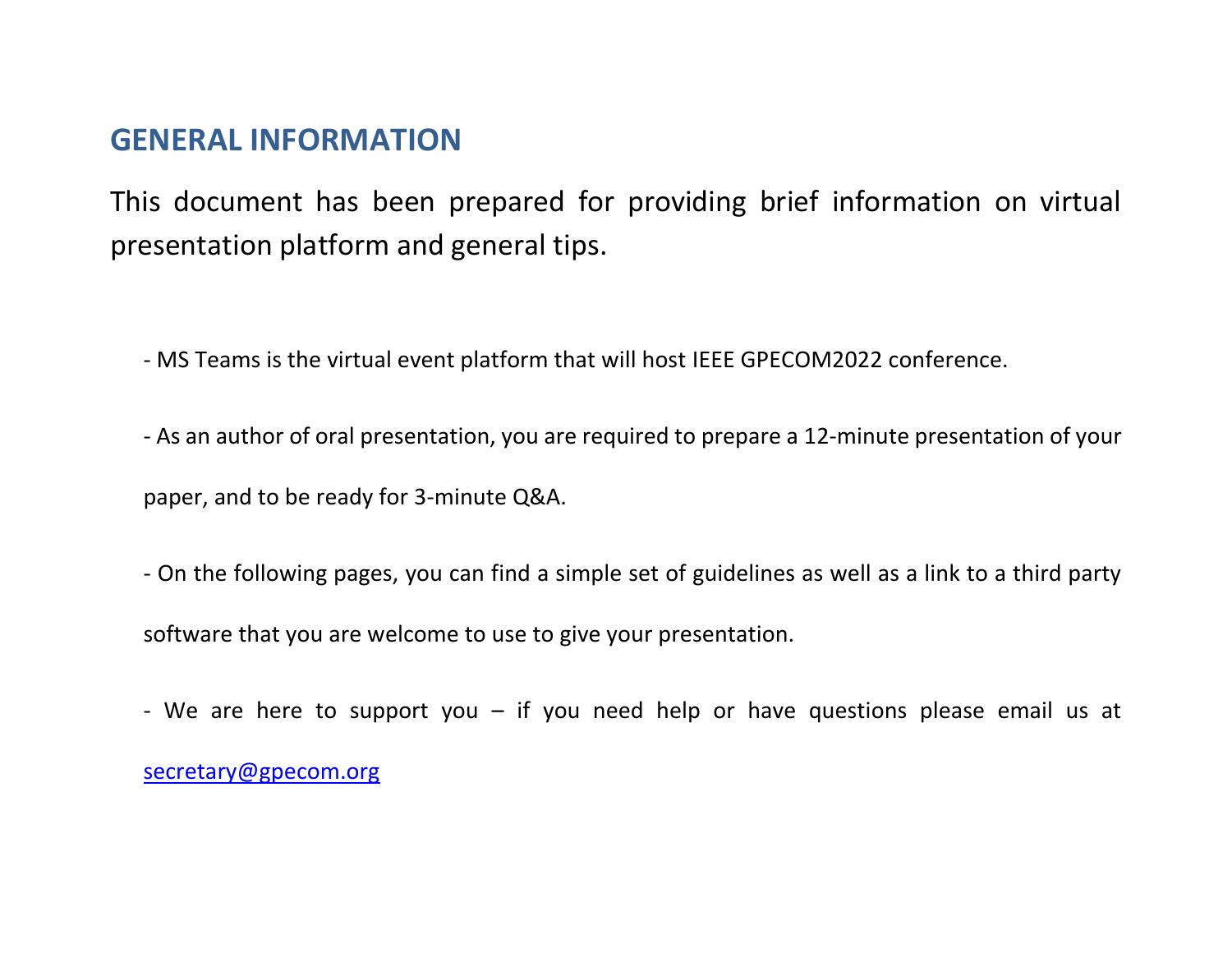## **Meeting Controls in Microsoft Teams**

The meeting control task bar appears when you hover your mouse over the meeting, as seen in Fig. 1. Presenters have control of who can speak or share video, but participants have final control over what they share.



**Fig. 1.** Meeting control task bar

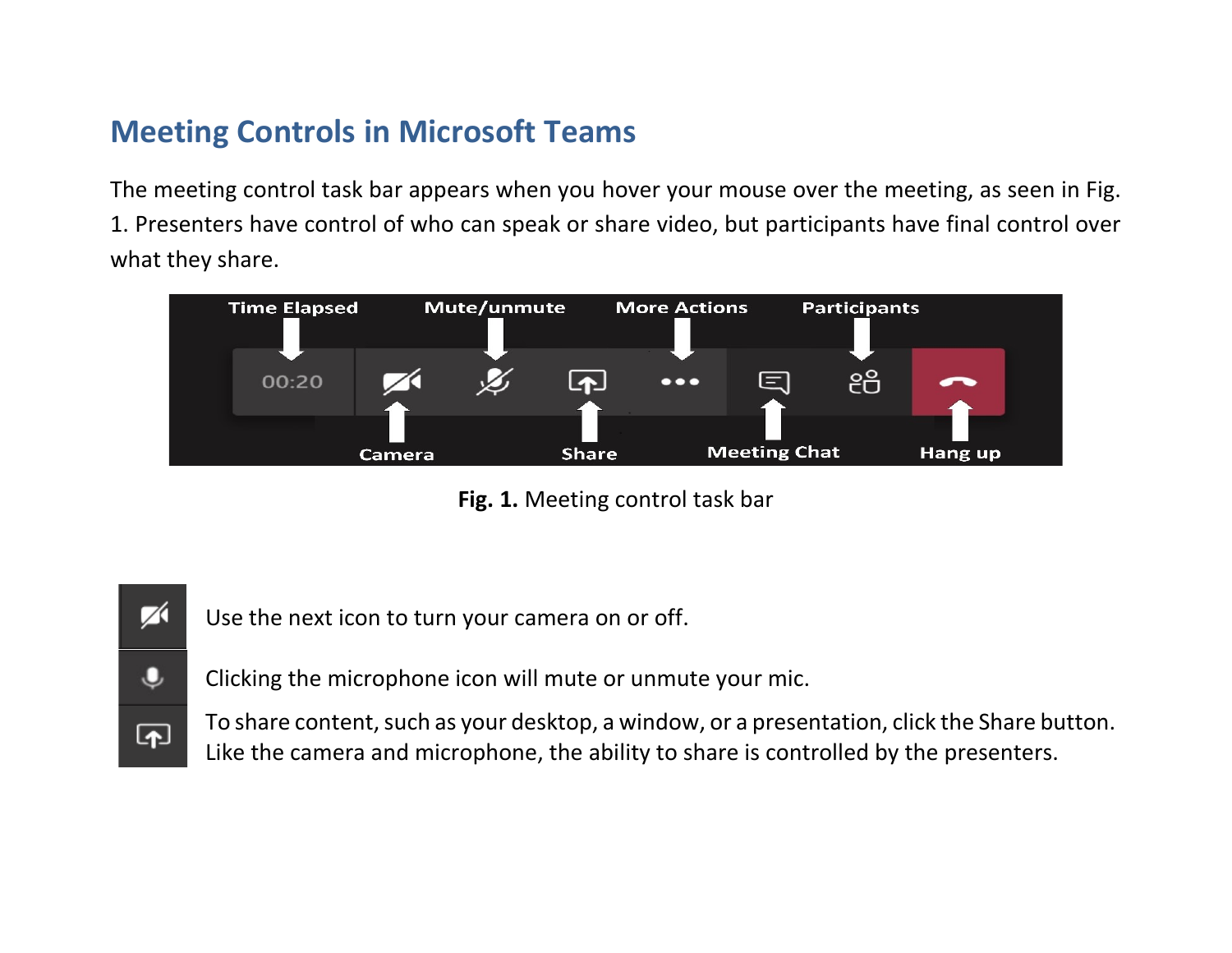This shows additional options available in the meeting. Use the elipse (…) to open the "More actions" menu. The items on the menu will differ, depending if you are a presenter or attendee.

**A. Show Device Settings:** This allows you to review and adjust your video source, audio source, etc.

**B. Show Meeting Notes:** This opens a notes area where you can take notes for the meeting to review later.

**C. Show Meeting Details**: This opens an area to the right displaying the date/time of the scheduled meeting, any dial in conference numbers, ability to call a phone, and ability to copy a link to send to someone to join the meeting.

**D. Enter Full Screen:** This removes the tabs to the left for chat, teams, etc. as well as the window making the meeting take up your entire screen.

**E. Show Background Effects:** This allows you to add a blur or a virtual background to your video on the meeting. You can select from the options listed

**F. Keypad:** Allows you to dial numbers when necessary for entering conference rooms, etc.

**G. Start Recording:** This allows you to start and stop recording of the meeting.

**H. End Meeting:** This will end the meeting for all participants.

**I. Turn Off Incoming Video:** This will force all participants to enter the meeting with their video turned off.

B

D

E

 $\cdots$ 

(o) Show device settings

**iii** Show meeting notes

(i) Show meeting details

《 Show background effects

Turn off incoming video

口 Enter full screen

Start recording

 $\infty$  End meeting

::: Keypad

This will show the text chat for meeting participants.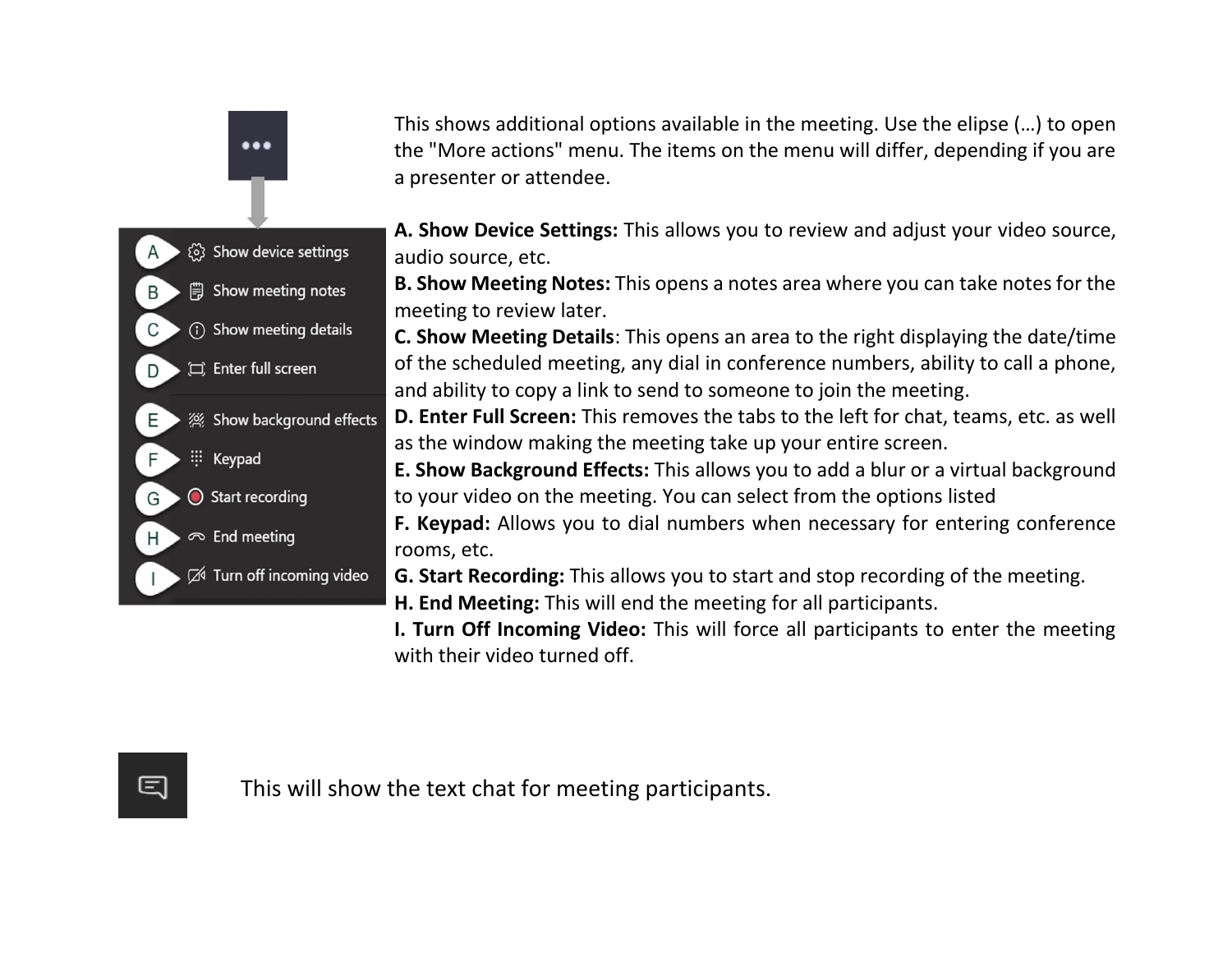

This shows a list of everyone who is currently in the meeting.

This ends the meeting for you personally. This does not end the meeting for everyone.

**Notes:**



**Lighting** Camera is optional. However, if you are going to use it, please make sure that your light source should be in front of you.

> Watch out for a daylight window streaming in light, or an overhead fixture that may be behind you.

> The best light source in presentation is indirect natural light so if it is possible, connect by facing a window for camera. General rules for artificial light sources:

- You do not want the light in the camera frame.
- The light should not be too close to your face.

**Audio** Having a dedicated microphone will make you better. If possible, please do NOT use the built-in Laptop Microphone.

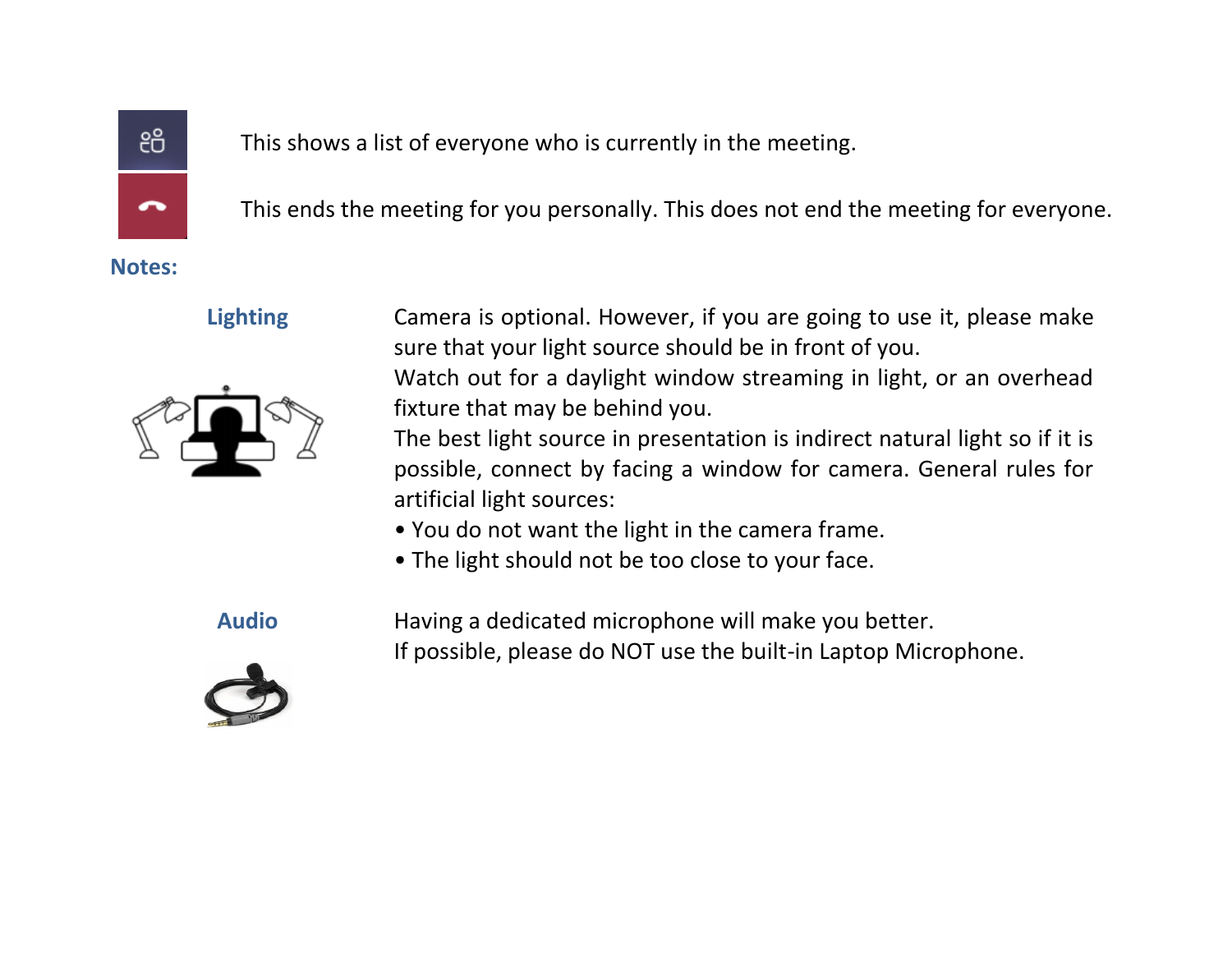- The web browser edition of MS Teams may not operate properly in terms of sharing content and connectivity. Therefore, we highly recommend to download Desktop version of Microsoft Teams.
- To do so, go through the [https://www.microsoft.com/en-us/microsoft-365/microsoft](https://www.microsoft.com/en-us/microsoft-365/microsoft-teams/download-app)[teams/download-app](https://www.microsoft.com/en-us/microsoft-365/microsoft-teams/download-app) link, and set up the downloaded software.



Connect and collaborate with anyone from anywhere on Teams.

Download for desktop

-

**Download for mobile**